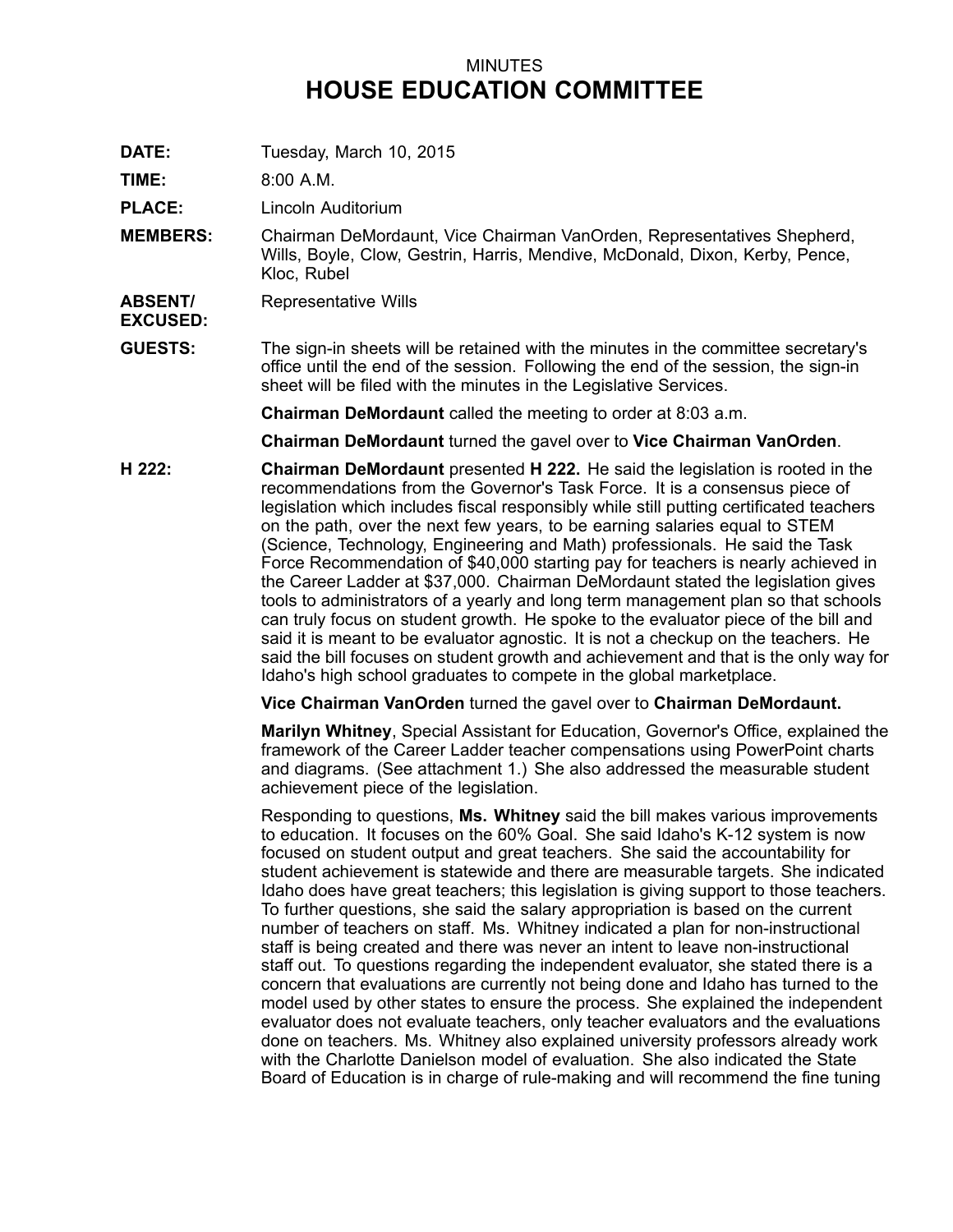of the evaluations before the next legislative session. She said the district is in control of changes in wages, not the state.

**Karen Echeverria**, Executive Director, Idaho School Boards Association (ISBA), said she represents over 560 school board trustees around the state and several hundred charter school board members. She spoke **in support** of **H 222**. She stated ISBA has lobbied for an increase in teacher salaries and **H 222** is the best opportunity to provide significant increases in salary. She said ISBA has held the position that local governance is the best for students in each respective school district. Ms. Echeverria indicated ISBA supports the local choice of measurable student achievement, plus the master teacher and leadership premiums. She said ISBA was given an opportunity to review several different versions of the bill and their concerns were addressed and included in the bill.

**Penni Cyr,** President, Idaho Education Association (IEA), spoke **in opposition** to **H 222.** She said the IEA lacks trust that the legislature will keep the promise over the course of the next five years to support and fund the Career Ladder and salary provisions included in **H 222**. She said there is <sup>a</sup> migration of excellent teachers mainly resulting from low teacher compensation. She described the dedication of teachers across the state, additional expense incurred by teachers to keep classrooms supplied; and, teachers' concern regarding the accountability piece within the bill. She explained although members of the IEA were involved in the Governor's Task Force for Improving Education in 2013, they were not given <sup>a</sup> significant vote; however, IEA remains committed to the collaborative process. She also felt the beginning salary needed to be \$40,000 for Idaho teachers.

**Harold Ott**, Director, Idaho Rural Schools, spoke **in support** of **H 222**, He described the positive actions with the bill. He indicated currently 30% of Idaho's teachers have been frozen on the first step of the old salary grid for the past seven years. He said the bill removes the "dead zone."

**Mike Rush**, Executive Director, State Board of Education (SBOE), spoke **in support** of **H 222** with the increase in teacher salaries and incorporation of <sup>a</sup> career ladder model. He said SBOE approved the inclusion of teacher proficiency and student achievement or growth as requirements for movement along the Career Ladder. He said SBOE has agreed to form an implementation committee consisting of teachers, administrators and other stakeholders to monitor implementation, ferret out problems and recommend improvements.

**Rob Winslow**, Executive Director, Idaho Association of School Administrators (IASA), said the IASA has the legislative priority to improve recruitment and retention through competitive compensation to provide students with effective and dedicated teachers. He spoke **in support** of **H 222** saying it establishes <sup>a</sup> pathway toward the goal for administrators.

**Kari Overall,** Boise School District, and **Sue Darden,** Galileo STEM Academy, spoke **in opposition** to **H 222**, although Ms. Darden said there were parts of the bill she liked. The teachers said school locality can change proficiency scores. They said the teachers cannot control student test scores. Ms. Darden said SBAC (Smarter Balanced Assessment Consortium) is not <sup>a</sup> seasoned instrument, thus there is uncertainty if students will do well. **Pat Tourangeau,** Board of Directors, IEA, said there is disrespect for the professional organization. He said **H 222** was not <sup>a</sup> teacher-collaborative piece of legislation.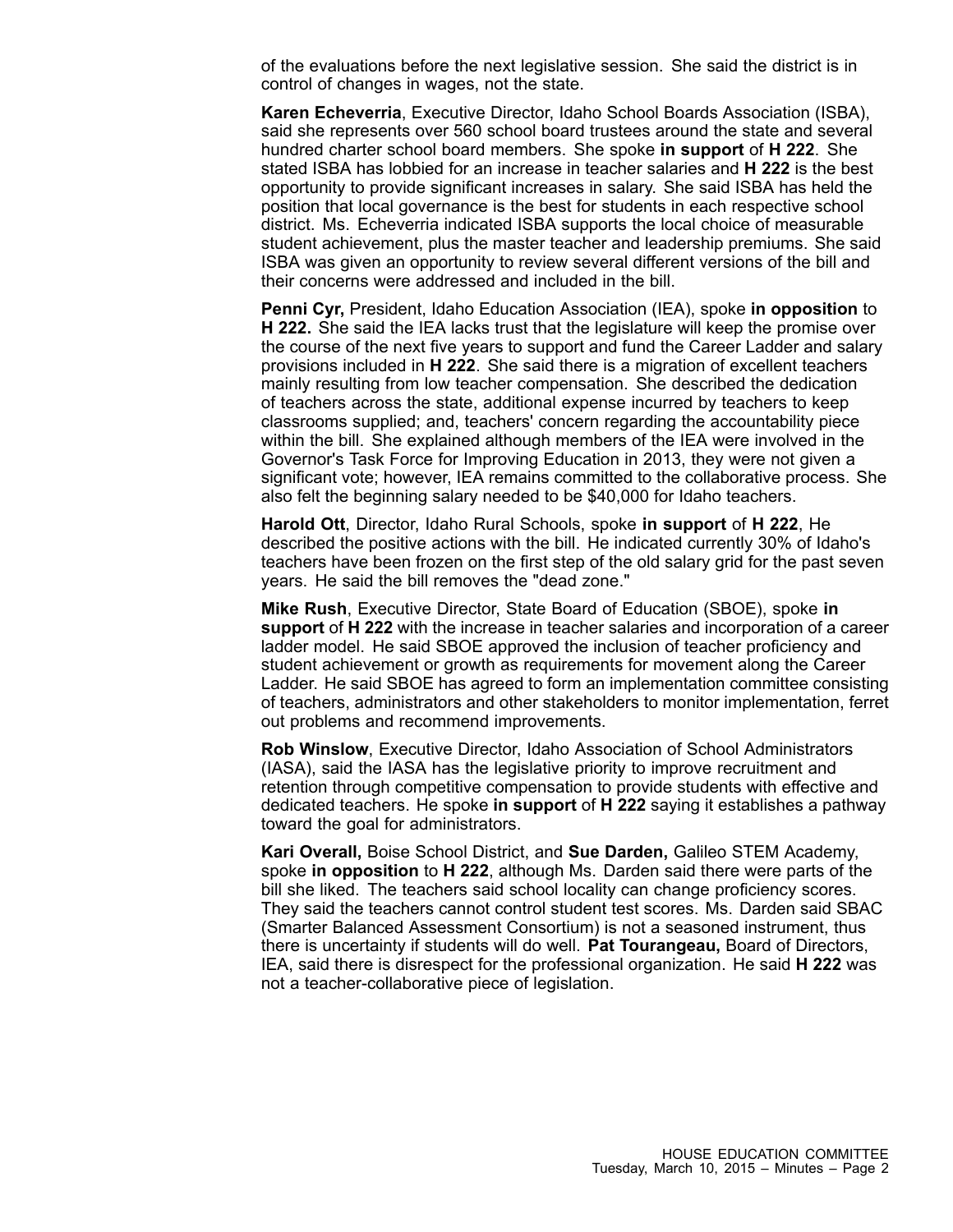**Connie Buckley,** Riverglen Junior High School, and **Lori Steiniker,** McCain Middle School, agreed the Career Ladder does not acknowledge experience and does not recognize contributions immeasurable on <sup>a</sup> rubric. They spoke **in opposition** to **H 222** explaining the problem of student demographics. They, along with other teachers, spoke of such societal problems as abusive homes, students in survival mode, no structure in the home, student mental and physical disabilities and parental failure.

**Daniel Grimes**, Independence High School, thanked legislators for efforts on behalf of the teachers. His concern was that teachers are not able to meet student growth in the specialty areas such as alternative schools and special education. **Mike Jarvis**, Bonneville School District, emphasized the need for salary increases on the top rung of the Career Ladder.

**John Alexander,** parent, said teacher salaries need to equal those with equal education in business. High Students, **Derek Johnson**, **Shandy Gillman** and **Jesus Segura** testified **in opposition** to **H 222.** They were concerned regarding non-certificated teachers filling positions in their high schools. They want high quality teachers and higher teacher compensation. They also said the accountability piece of **H 222** penalizes teachers. **Robert James Bailey,** Moscow High School argued accountably measures in **H 222** are not equitable without the existence of effective standards.

**Rod Gramer**, President, Idaho Business for Education, spoke **in support** of **H 222.** He said the bill is the response to <sup>a</sup> key recommendation from the Governor's Task Force on Education. He said there was unity behind those recommendations as <sup>a</sup> blueprint for student success. He indicated research shows the number one influence on student learning is the talent and effectiveness of the teacher. Mr. Gramer stated the two goals central to the legislation is to ensure every student has <sup>a</sup> great teacher and that those teachers are fairly compensated.

**Jaimee Hoesing**, Nampa School District, spoke **in opposition** to **H 222**. She said the legislation lacks <sup>a</sup> pay plan for pupil personnel support staff.

**Tom Van Deren**, Highland High School, spoke **in opposition** to **H 222**. He said the level of trust for teachers since the recession of 2008, is not there. He said future legislatures could change the Career Ladder compensation. He said the current plan will not retain teachers in, nor attract teachers to, Idaho. **Evan Currey**, Boise High School, said as <sup>a</sup> mentor to <sup>a</sup> student teacher, he finds it difficult to encourage young teachers to stay in the profession. **Elizabeth Clark,** Lewiston School District, said she is leaving the state for better pay and where she can be valued as <sup>a</sup> professional. Student Teachers, **Grant Severts, Mike Krause** and **Emma Ludington**, although Idaho educated, will leave the state for better paying teaching positions in bordering states. **Mary Anne McGrory**, Alameda Middle School, encourages her Idaho-educated daughter to teach out of state.

Several of the teachers wanted more involvement in the creation of **H 222,** especially the teacher evaluation portion. They also asked for quality professional development and were disappointed post graduate credits earned by teachers were no longer <sup>a</sup> part of the pay scale.